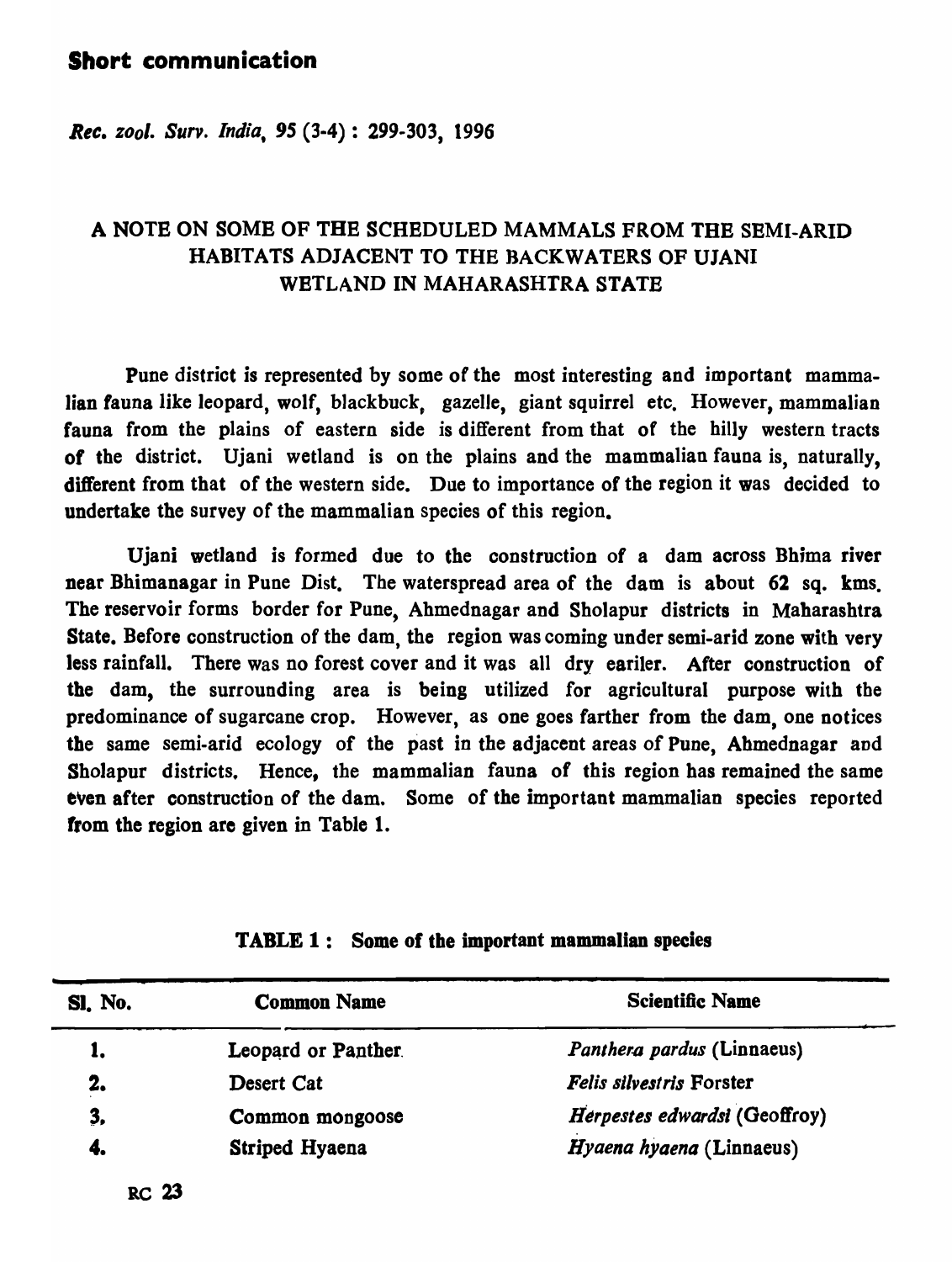| 5.  | Wolf                         | Canis lupus Linnaeus           |
|-----|------------------------------|--------------------------------|
| 6.  | Jackal                       | Canis aureus Linnaeus,         |
| 7.  | Indian Fox                   | Vulpes spp.                    |
| 8.  | Smooth Indian Otter          | Lutra perspicillata I. Geoff.  |
| 9.  | Indian porcupine             | Hystrix indica Kerr            |
| 10. | <b>Indian Hare</b>           | Lepus nigricollis F. Cuvier    |
| 11. | Indian Gazelle or Chinkara   | Gazella bennettii (Sykes)      |
| 12. | Indian Antelope or Blackbuck | Antelope cervicapra (Linnaeus) |

As per the earlier reports, blackbuck, gazelle and otter are the resident species of this region, while most of the other species like leopard; wolf, cat, hyaena, juckal etc. are migratory populations. They undertake migration as per the availability of food. The region is already supposed to be vitally important for 160 avian (Bharucha and Gogte, 1990) and 42 fish (Yazdani and Singh, 1990) species. Apart from preparing the list of important mammalian fauna (Table-1) during the surveys of Ujani wetland, it was also decided to record observations on some of the scheduled mammalian species. namely, blackbuck, gazelle and otter. The species-wise account is as follows,

### (A) Smooth Otter *(Lutra Perspicillata* I. Geoffroy):

Bharucha and Gogte (1990) have reported occurrence of otters in Ujani waters. The otters were, in fact, trapped in the fishing nets set near Khanota. However, they escaped by tearing the nets. Torn nets with damaged fish specimens were shown by the local fishermen during the survey undertaken in Sept. 1990. Snatching of fishes by otters is quite natural as fish forms a delicacy for them. Otter population appears to be taking shelter in the bushy forested and unapproachable areas near Khanota and Khed. (See Map). Fishing is almost impossible due to the wild growth of these bushes. One can easily see large-sized fishes and freshwater turtles in the water under the bridge near Rajegaon Farm. The fish fauna is rich and includes fish species like *Rhinomugil corsula, Channa spp., Labeo spp., Labeo spp., Catla spp., Mastacembalus spp. etc.* (Pradhan and Singh, 1984 & Yazdani and Singh, 1990). Thus, the habitat around Khanota and Khed is quite appropriate for the growth of the otter population. The otters appear to be undertaking local migrations also,: because they\have been sighted at different places in different seasons by various authorities. At the time of the survey undertaken by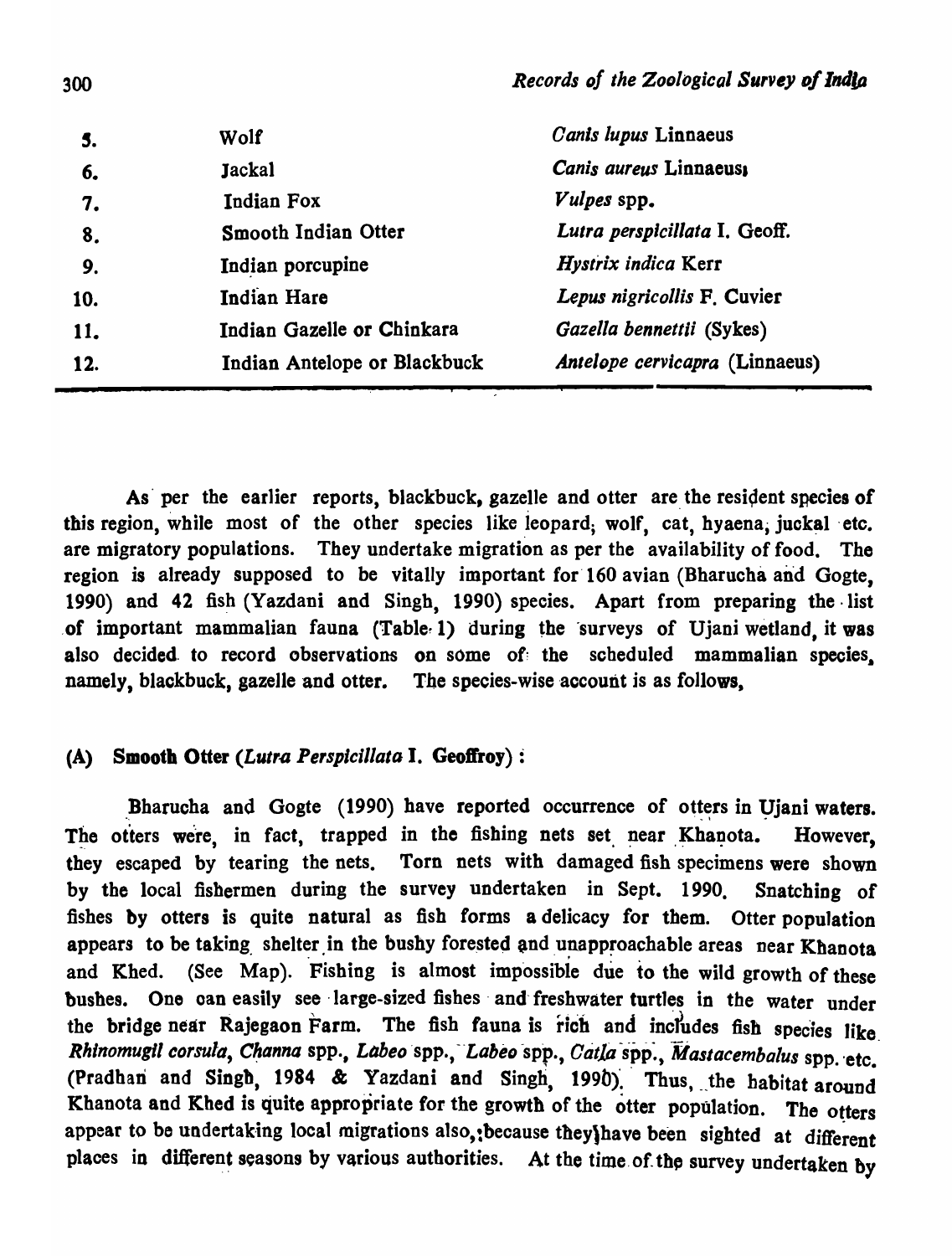the ZSI survey party in Sept. 1990 the otter population had shifted to the upper parts of Bhima river near Shirur, since the reservoir was full to its capacity. However, protection and growth of the natural habitat near Khanota may restrict its local migrations and otter population may concentrate in this favourable habitat. Hence, it is strongly recommended that every attempt must be made to restore the habitat and give full protection to the existing otter population.

Map of Bhigwan area of Ujani Wetland showing nabital utilization by some of the scheduled mammalian species

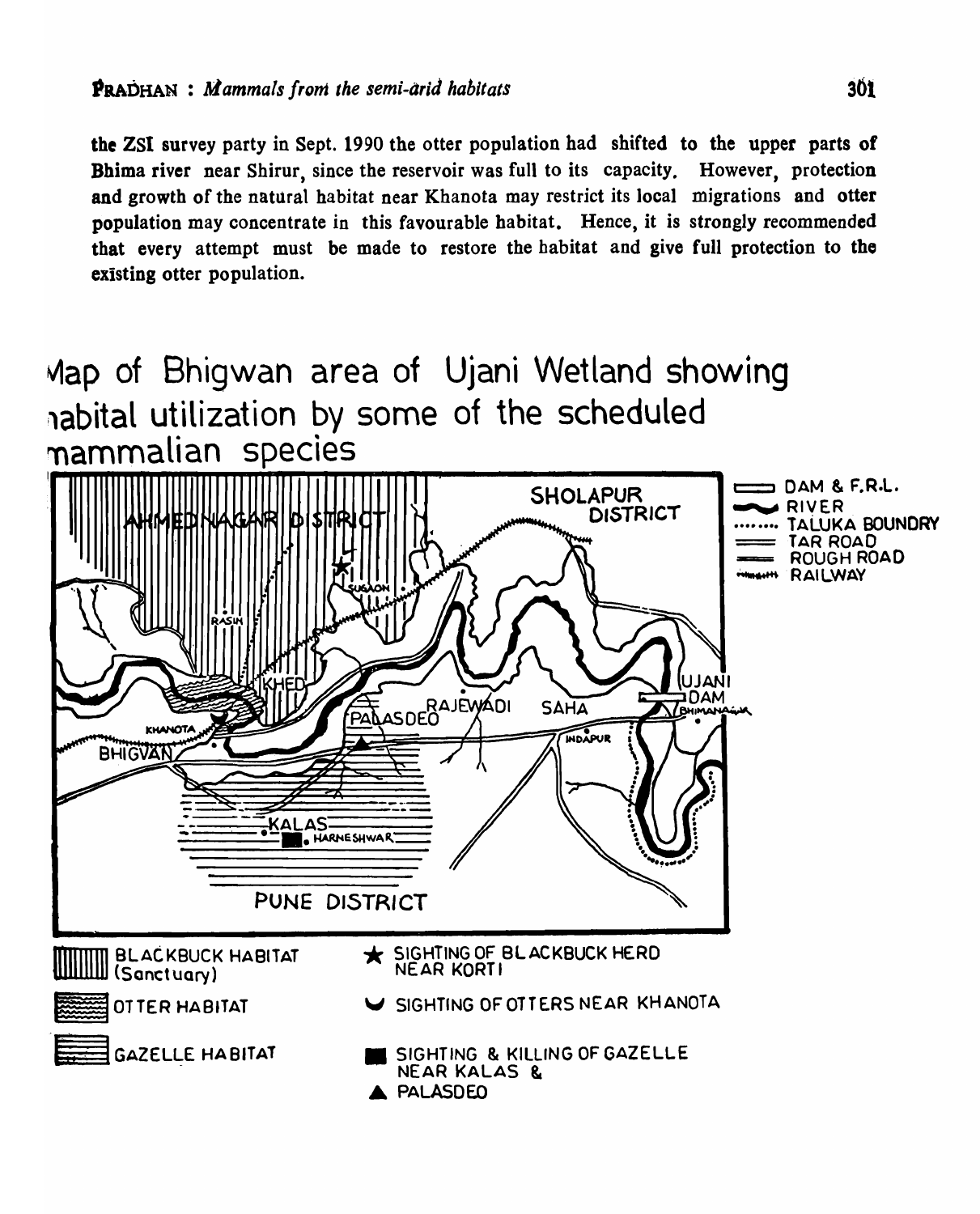### (B) Blackbuck *(Antelope cervicapra* Linnaeus):

The region between Rasin-Korti-Sugaon belt (See Map) forms a part of Blackbuck and Great Indian Bustard sanctuary in Maharashatra. There were agricultural fields all over the region with predominance of sugarcane crops when the area was surveyed in Sept. 1990. At that time a small herd of blackbucks was observed in the sugarcane fields near Korti. Forest Dept. authorities from Indapur (Pune Dist.) have confirmed recent sighting of a small herd of Blackbucks near Rasin, also, in Oct. 1994. Based on 1989 census the Forest Dept. anthorities have reported occurrence of about 3450 blackbucks in the sanctuary area of about 8500 sq. kms. (Indurkar, 1991). The report, however, states that most of the population has concentrated more in a small area near Rehekuri in Ahmednagar Dist. Rehekuri is about seventy five kms. away from the reservoir. The blackbuck populations near Rehekuri are causing serious damage to the standing crops (Indurkar, 1991). In another instance during one of the inspection surveys undertaken earlier in 1987, the author had an opportunity of sighting a small herd of five to slx blackbucks in the agricultural fields near Darshi town in Sholapur Dist. Darshi town lies at the distal end of Great Indian Bustard sanctuary. In the light of these observations it appears that the blackbuck populations have started spreading within the sanctuary areas. The spread of blackbuck populations is possibly due to the reduction in the numberr of its predators like leopard and wolf.

### (C) Cbinkara or IndiaD Gazelle *Gazella bennettil* (Sykes) :

At least two gazelles were sighted in June, 1989, on Sholapur highway near Palasdeo by the Zoological Survey of India survey parties. During Sept. 1990 survey local people informed us that there was a population of gazelles in and around Kalas-Harneshwar region which is about ten kms. south of Palasdeo. When surveyed, entire region was found to be semi-arid with patches of scrubby forest spread everywhere. It was an ideal habitat for gazelles. one deer, shot near Harneshwar by a poacher in 1990, was identified as *Gazella bennettii* (Sakes). One more case of a poaching of a gazelle from the same region was registered in Oct. 1994 by the Forest Dept. authorities.

Now, if one takes a careful look at the map, it will be seen that parts of Ujani backwaters and the surrounding landmass serve as an excellent habitat for the most interesting vertebrate fauna which includes scheduled mammalian and reptilian species in addition to the important migratory avian and commercially important fish species. Hence, it is strongly recommended that the entire area should be well protected from habitat destruction and may be declared as a conservation area. Such protection may result in the growth of the multiparous biological diversities in the entire zone.